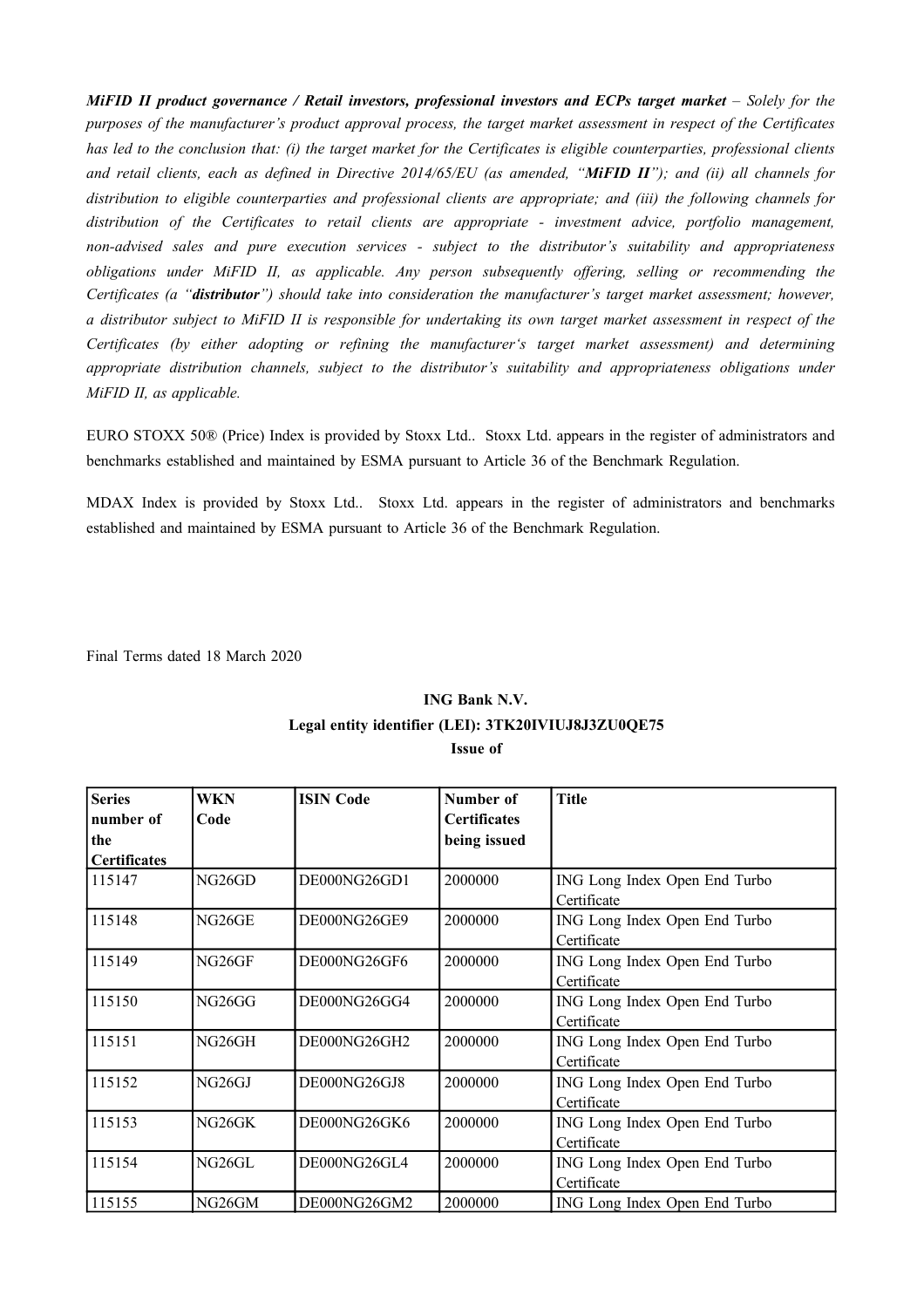|        |                     |              |         | Certificate                   |
|--------|---------------------|--------------|---------|-------------------------------|
| 115156 | NG <sub>26</sub> GN | DE000NG26GN0 | 2000000 | ING Long Index Open End Turbo |
|        |                     |              |         | Certificate                   |
| 115157 | NG26GP              | DE000NG26GP5 | 2000000 | ING Long Index Open End Turbo |
|        |                     |              |         | Certificate                   |
| 115158 | NG <sub>26</sub> GQ | DE000NG26GQ3 | 2000000 | ING Long Index Open End Turbo |
|        |                     |              |         | Certificate                   |
| 115159 | NG <sub>26GR</sub>  | DE000NG26GR1 | 2000000 | ING Long Index Open End Turbo |
|        |                     |              |         | Certificate                   |
| 115160 | <b>NG26GS</b>       | DE000NG26GS9 | 2000000 | ING Long Index Open End Turbo |
|        |                     |              |         | Certificate                   |

#### **under the**

#### **Certificates Programme**

Any person making or intending to make an offer of the Certificates may only do so:

- (i) in that Public Offer Jurisdiction mentioned in the Paragraph Distribution of Part B below, provided such person is of a kind specified in that paragraph; or
- (ii) otherwise in circumstances in which no obligation arises for the Issuer or any Dealer to publish a prospectus pursuant to Article 3 of the Prospectus Directive or to supplement a prospectus pursuant to Article 16 of the Prospectus Directive, in each case, in relation to such offer.

Neither the Issuer nor any Dealer has authorised, nor do they authorise, the making of any offer of Certificates in any other circumstances.

#### **PART A – CONTRACTUAL TERMS**

Terms used herein shall be deemed to be defined as such for the purposes of the conditions set forth in the General Certificate Conditions and the relevant Product Conditions contained in this Base Prospectus dated 6 May 2019 as supplemented from time to time (the "Prospectus") which constitutes a base prospectus for the purposes of Directive 2003/71/EC, as amended, to the extent that such amendments have been implemented in the relevant Member State of the European Economic Area, (the "**Prospectus Directive**"). This document constitutes the Final Terms applicable to the issue of Certificates described herein for the purposes of Article 5.4 of the Prospectus Directive (as implemented by the Dutch Financial Supervision Act (*Wet op het financieel toezicht*) and its implementing regulations) and must be read in conjunction with such Prospectus. Full information on the Issuer and the offer of the Certificates is only available on the basis of the combination of these Final Terms and the Prospectus. Copies of the Prospectus may be obtained from ING Bank N.V. at Foppingadreef 7, 1102 BD Amsterdam, The Netherlands (E-mail: info@sprinters.nl) and are available for viewing on the website www.ingmarkets.de.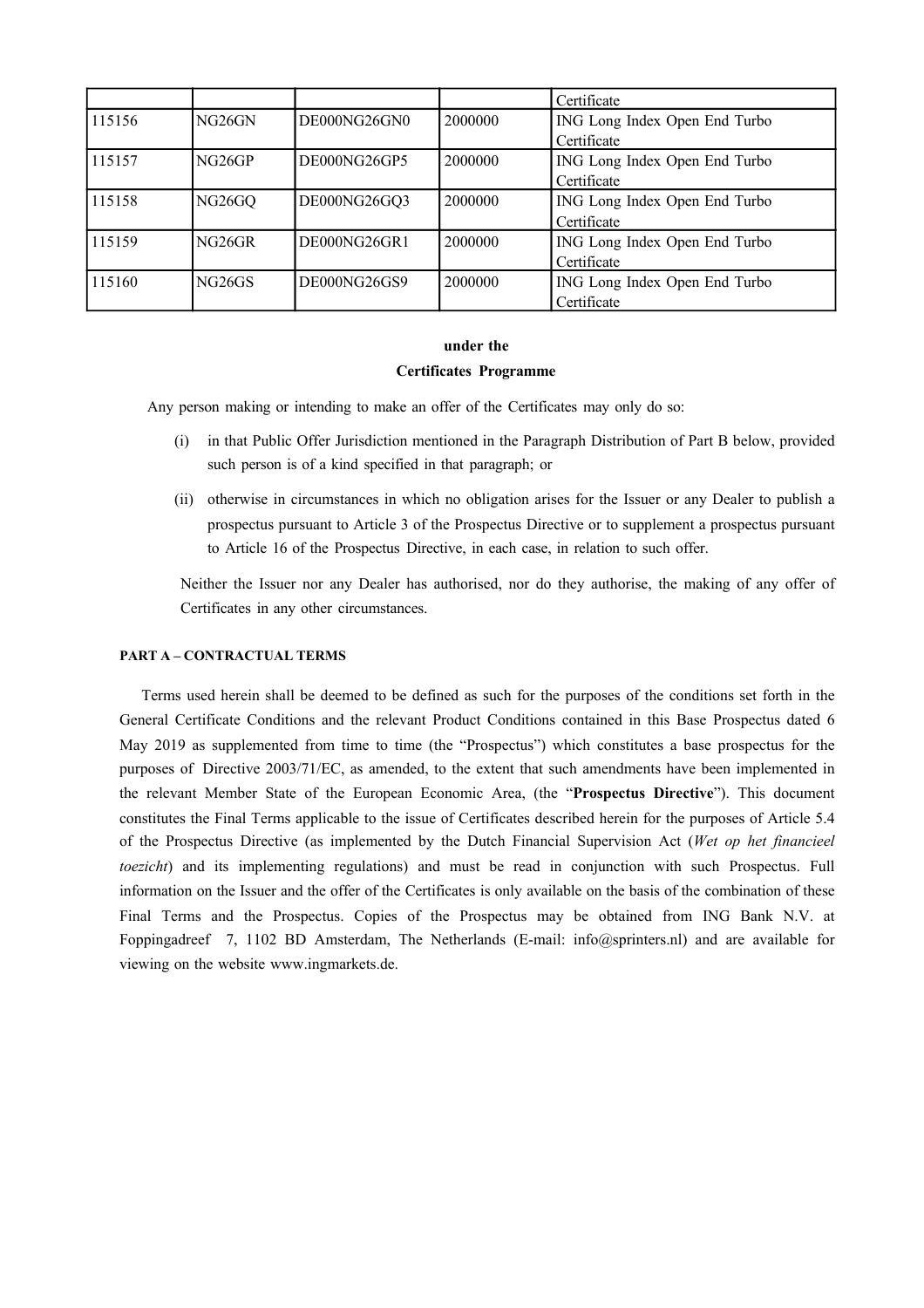## **GENERAL DESCRIPTION OF THE CERTIFICATES**

| $\mathbf{1}$            | Series number of the Certificates:<br>(a)                                                                                                                                                                                                           | As specified in the table below                             |  |  |
|-------------------------|-----------------------------------------------------------------------------------------------------------------------------------------------------------------------------------------------------------------------------------------------------|-------------------------------------------------------------|--|--|
|                         | Whether or not the Certificates are to be Not Applicable<br>(b)<br>consolidated and form a single series with the<br>Certificates of an existing series:                                                                                            |                                                             |  |  |
| $\mathbf 2$             | The type of Certificates which may be Index   Index Certificates<br>(a)<br>Certificates, Share Certificates, Currency<br>Certificates, Commodity Certificates, Fund<br>Certificates, Government Bond Certificates or<br>Index Futures Certificates: |                                                             |  |  |
|                         | Whether<br>Certificates<br>such<br>(b)<br>are<br>Certificates, Limited<br>Certificates,<br>Open  <br>Ended Certificates or Fixed Leverage.                                                                                                          | Best Best Certificates<br>(Marketing name: Open End Turbos) |  |  |
|                         | Certificates<br>Whether<br>such<br>(c)<br>are<br>Certificates or Short Certificates:                                                                                                                                                                | Long Long Certificates                                      |  |  |
| $\overline{\mathbf{3}}$ | Number of Certificates being issued:                                                                                                                                                                                                                | As specified in the table below                             |  |  |
| $\overline{\mathbf{4}}$ | Issue Price per Certificate:                                                                                                                                                                                                                        | As specified in the table below                             |  |  |
| 5                       | Trade Date:                                                                                                                                                                                                                                         | 20 March 2020                                               |  |  |
| 6                       | Issue Date:                                                                                                                                                                                                                                         | 24 March 2020                                               |  |  |
| 7                       | "as-if-and-when-issued" trading:                                                                                                                                                                                                                    | Not Applicable                                              |  |  |
| 8                       | Current Financing Level on the Trade Date:                                                                                                                                                                                                          | As specified in the table below                             |  |  |
| 9                       | Current Spread on the Trade Date:                                                                                                                                                                                                                   | As specified in the table below                             |  |  |
| 10                      | Maximum Spread:                                                                                                                                                                                                                                     | As specified in the table below                             |  |  |
| 11                      | Current Stop Loss Premium Rate on the Trade<br>Date:                                                                                                                                                                                                | As specified in the table below                             |  |  |
| 12                      | Maximum Premium:                                                                                                                                                                                                                                    | As specified in the table below                             |  |  |
| 13                      | Minimum Premium:                                                                                                                                                                                                                                    | As specified in the table below                             |  |  |
| 14                      | Stop Loss Price on the Trade Date:                                                                                                                                                                                                                  | As specified in the table below                             |  |  |
| 15                      | Stop Loss Price Rounding:                                                                                                                                                                                                                           | As specified in the table below                             |  |  |
| 16                      | Entitlement:                                                                                                                                                                                                                                        | As specified in the table below                             |  |  |
| 17                      | Financing Level Currency:                                                                                                                                                                                                                           | As specified in the table below                             |  |  |
| 18                      | Settlement Currency:                                                                                                                                                                                                                                | <b>EUR</b>                                                  |  |  |
| 19                      | Exercise Time:                                                                                                                                                                                                                                      | 12:00 AM Central European Time                              |  |  |
| 20                      | Cash Settlement Amount:                                                                                                                                                                                                                             | As specified in the Index Certificate Conditions            |  |  |
| 21                      | Final Valuation Date:                                                                                                                                                                                                                               | Not Applicable                                              |  |  |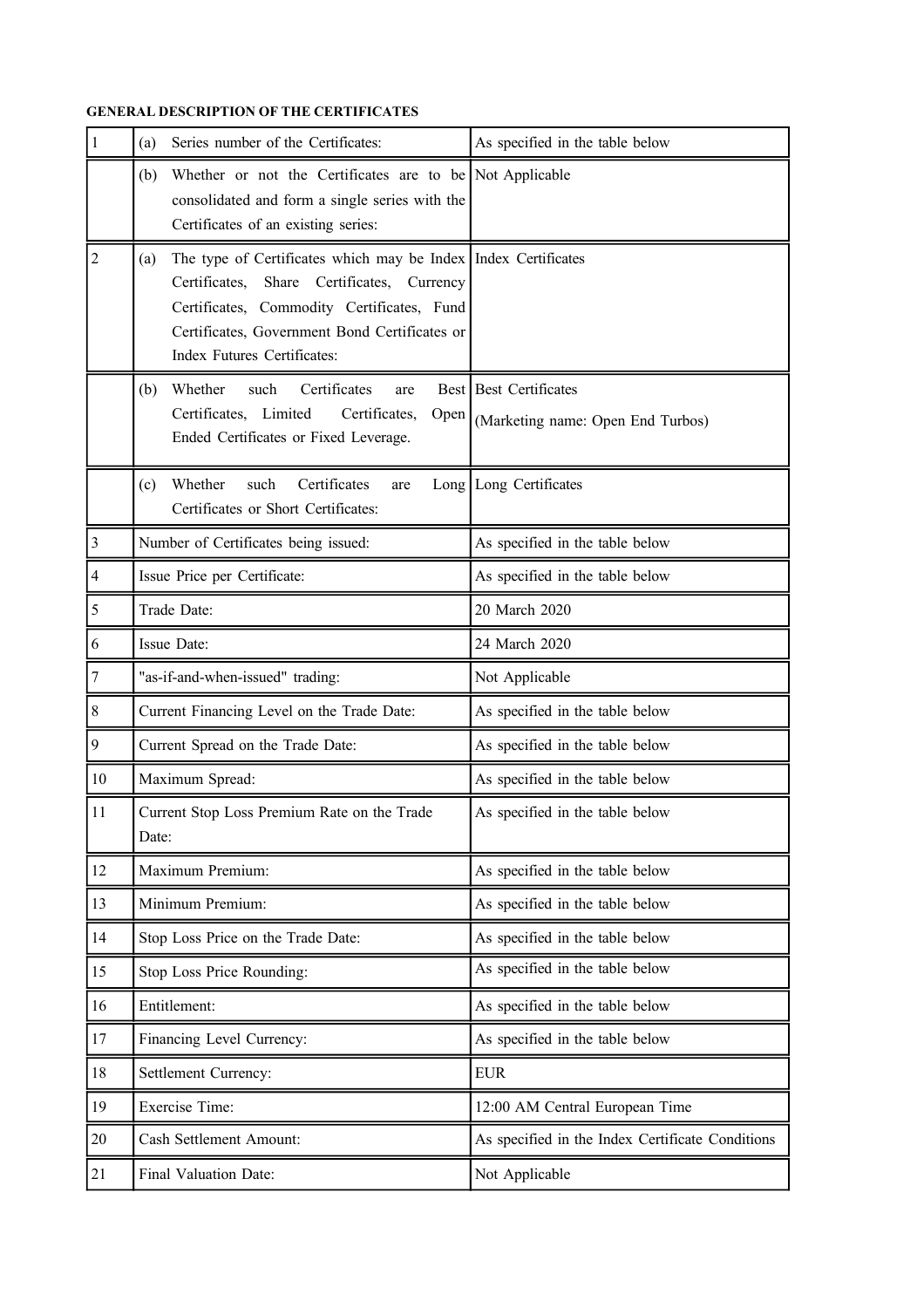| 22        | Valuation Date(s):                                                                                          | Annually, commencing on the date one year after<br>the Issue Date. |
|-----------|-------------------------------------------------------------------------------------------------------------|--------------------------------------------------------------------|
| <b>23</b> | Applicable Business Day Centre(s) for the purposes $\vert$ Amsterdam<br>of the definition of "Business Day" |                                                                    |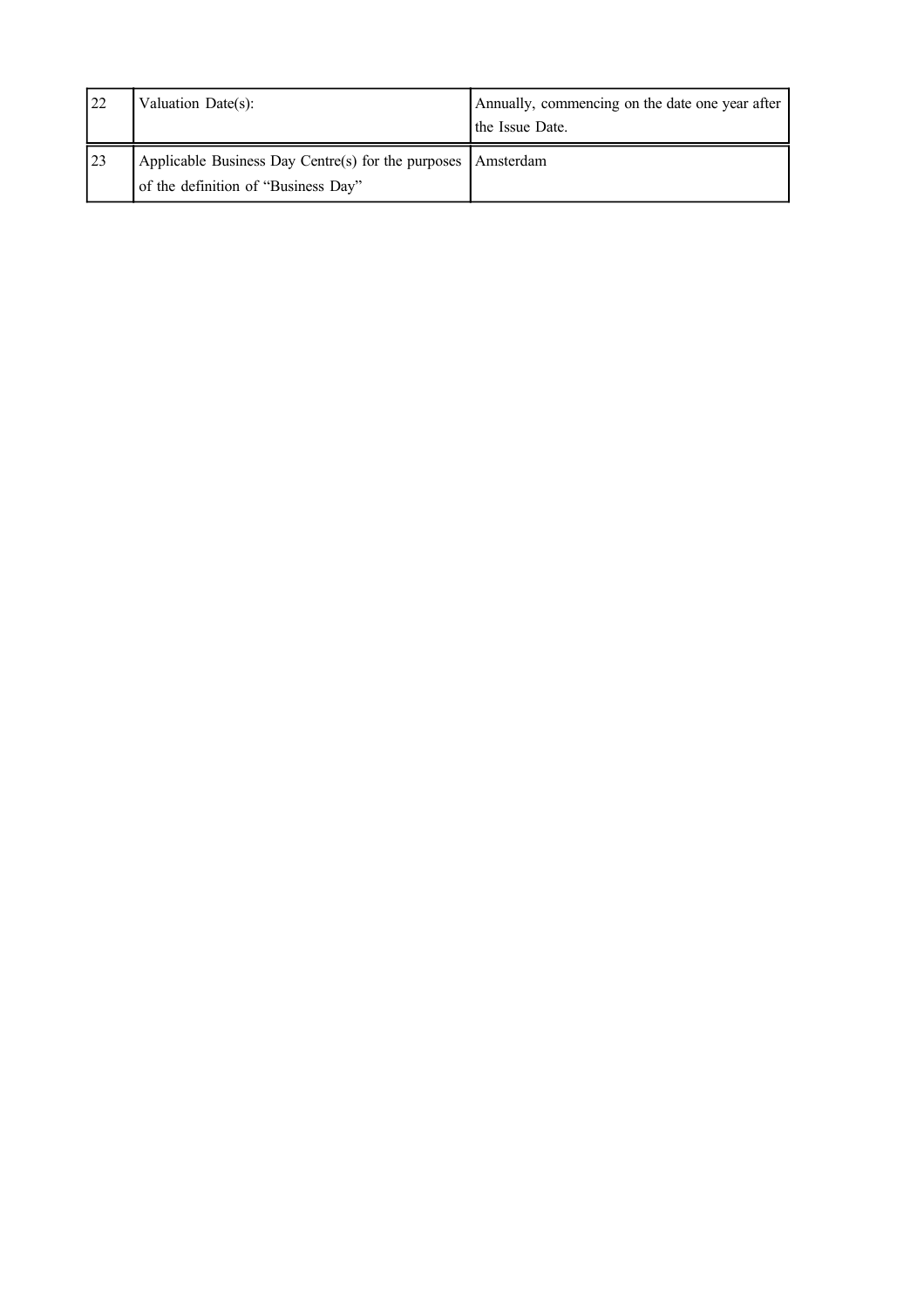| Series<br>Number of | <b>ISIN Code</b> | Number of<br>Certificates | Issue<br>price per | Current<br>Financing | Current<br>Spread | Maximum<br>Spread | Current<br>Stop Loss | Maximum<br>Premium | Minimum<br>Premium | <b>Stop Loss</b><br>Price on | Stop<br>Loss | Entitle<br>ment | Financing<br>Level |
|---------------------|------------------|---------------------------|--------------------|----------------------|-------------------|-------------------|----------------------|--------------------|--------------------|------------------------------|--------------|-----------------|--------------------|
| the                 |                  | being issued              | Certificate        | Level on             | on the            |                   | Premium              |                    |                    | the Trade                    | Price        |                 | Currency           |
| Certificates        |                  |                           |                    | the Trade            | Trade             |                   | Rate on the          |                    |                    | Date                         | Roundin      |                 |                    |
|                     |                  |                           |                    | Date                 | Date              |                   | <b>Trade Date</b>    |                    |                    |                              |              |                 |                    |
| 115147              | DE000NG26GD      | 2000000                   | 5.53               | 1833.31000           | 3.5               | 5.0               | 2.0                  | 20.0               | 0.0                | 1833.31000                   | 0.01         | 0.01            | <b>EUR</b>         |
|                     |                  |                           |                    | 00000                |                   |                   |                      |                    |                    | 00000                        |              |                 |                    |
| 115148              | DE000NG26GE      | 2000000                   | 5.73               | 1813.31000           | 3.5               | 5.0               | 2.0                  | 20.0               | 0.0                | 1813.31000                   | 0.01         | 0.01            | ${\rm EUR}$        |
|                     | 9                |                           |                    | 00000                |                   |                   |                      |                    |                    | 00000                        |              |                 |                    |
| 115149              | DE000NG26GF      | 2000000                   | 5.93               | 1793.31000           | 3.5               | 5.0               | 2.0                  | 20.0               | 0.0                | 1793.31000                   | 0.01         | 0.01            | <b>EUR</b>         |
|                     | 6                |                           |                    | 00000                |                   |                   |                      |                    |                    | 00000                        |              |                 |                    |
| 115150              | DE000NG26GG      | 2000000                   | 6.13               | 1773.31000           | 3.5               | 5.0               | 2.0                  | 20.0               | $0.0\,$            | 1773.31000                   | 0.01         | 0.01            | <b>EUR</b>         |
|                     |                  |                           |                    | 00000                |                   |                   |                      |                    |                    | 00000                        |              |                 |                    |
| 115151              | DE000NG26GH      | 2000000                   | 6.33               | 1753.31000           | 3.5               | 5.0               | 2.0                  | 20.0               | $0.0\,$            | 1753.31000                   | 0.01         | 0.01            | ${\rm EUR}$        |
|                     | 2                |                           |                    | 00000                |                   |                   |                      |                    |                    | 00000                        |              |                 |                    |
| 115152              | DE000NG26GJ8     | 2000000                   | 6.53               | 1733.31000           | 3.5               | 5.0               | 2.0                  | 20.0               | $0.0\,$            | 1733.31000                   | 0.01         | 0.01            | <b>EUR</b>         |
|                     |                  |                           |                    | 00000                |                   |                   |                      |                    |                    | 00000                        |              |                 |                    |
| 115153              | DE000NG26GK      | 2000000                   | 6.73               | 1713.31000           | 3.5               | 5.0               | 2.0                  | 20.0               | $0.0\,$            | 1713.31000                   | 0.01         | 0.01            | ${\rm EUR}$        |
|                     | 6                |                           |                    | 00000                |                   |                   |                      |                    |                    | 00000                        |              |                 |                    |
| 115154              | DE000NG26GL      | 2000000                   | 6.93               | 1693.31000           | 3.5               | 5.0               | 2.0                  | 20.0               | 0.0                | 1693.31000                   | 0.01         | 0.01            | ${\rm EUR}$        |
|                     | 4                |                           |                    | 00000                |                   |                   |                      |                    |                    | 00000                        |              |                 |                    |
| 115155              | DE000NG26GM      | 2000000                   | 7.13               | 1673.31000           | 3.5               | 5.0               | 2.0                  | 20.0               | $0.0\,$            | 1673.31000                   | 0.01         | 0.01            | <b>EUR</b>         |
|                     | $\overline{2}$   |                           |                    | 00000                |                   |                   |                      |                    |                    | 00000                        |              |                 |                    |
| 115156              | DE000NG26GN      | 2000000                   | 7.33               | 1653.31000           | 3.5               | 5.0               | 2.0                  | 20.0               | 0.0                | 1653.31000                   | 0.01         | 0.01            | <b>EUR</b>         |
|                     | 0                |                           |                    | 00000                |                   |                   |                      |                    |                    | 00000                        |              |                 |                    |
| 115157              | DE000NG26GP      | 2000000                   | 3.18               | 14725.9000           | 3.5               | 5.0               | 3.0                  | 20.0               | $0.0\,$            | 14725.9000                   | 0.01         | 0.001           | <b>EUR</b>         |
|                     | 5                |                           |                    | 000000               |                   |                   |                      |                    |                    | 000000                       |              |                 |                    |
| 115158              | DE000NG26GQ      | 2000000                   | 3.38               | 14525.9000           | 3.5               | 5.0               | 3.0                  | 20.0               | $0.0\,$            | 14525.9000                   | 0.01         | 0.001           | ${\rm EUR}$        |
|                     | 3                |                           |                    | 000000               |                   |                   |                      |                    |                    | 000000                       |              |                 |                    |
| 115159              | DE000NG26GR      | 2000000                   | 3.58               | 14325.9000           | 3.5               | 5.0               | 3.0                  | 20.0               | $0.0\,$            | 14325.9000                   | 0.01         | 0.001           | <b>EUR</b>         |
|                     |                  |                           |                    | 000000               |                   |                   |                      |                    |                    | 000000                       |              |                 |                    |
| 115160              | DE000NG26GS      | 2000000                   | 3.78               | 14125.9000           | 3.5               | 5.0               | 3.0                  | 20.0               | 0.0                | 14125.9000                   | 0.01         | 0.001           | <b>EUR</b>         |
|                     | 9                |                           |                    | 000000               |                   |                   |                      |                    |                    | 000000                       |              |                 |                    |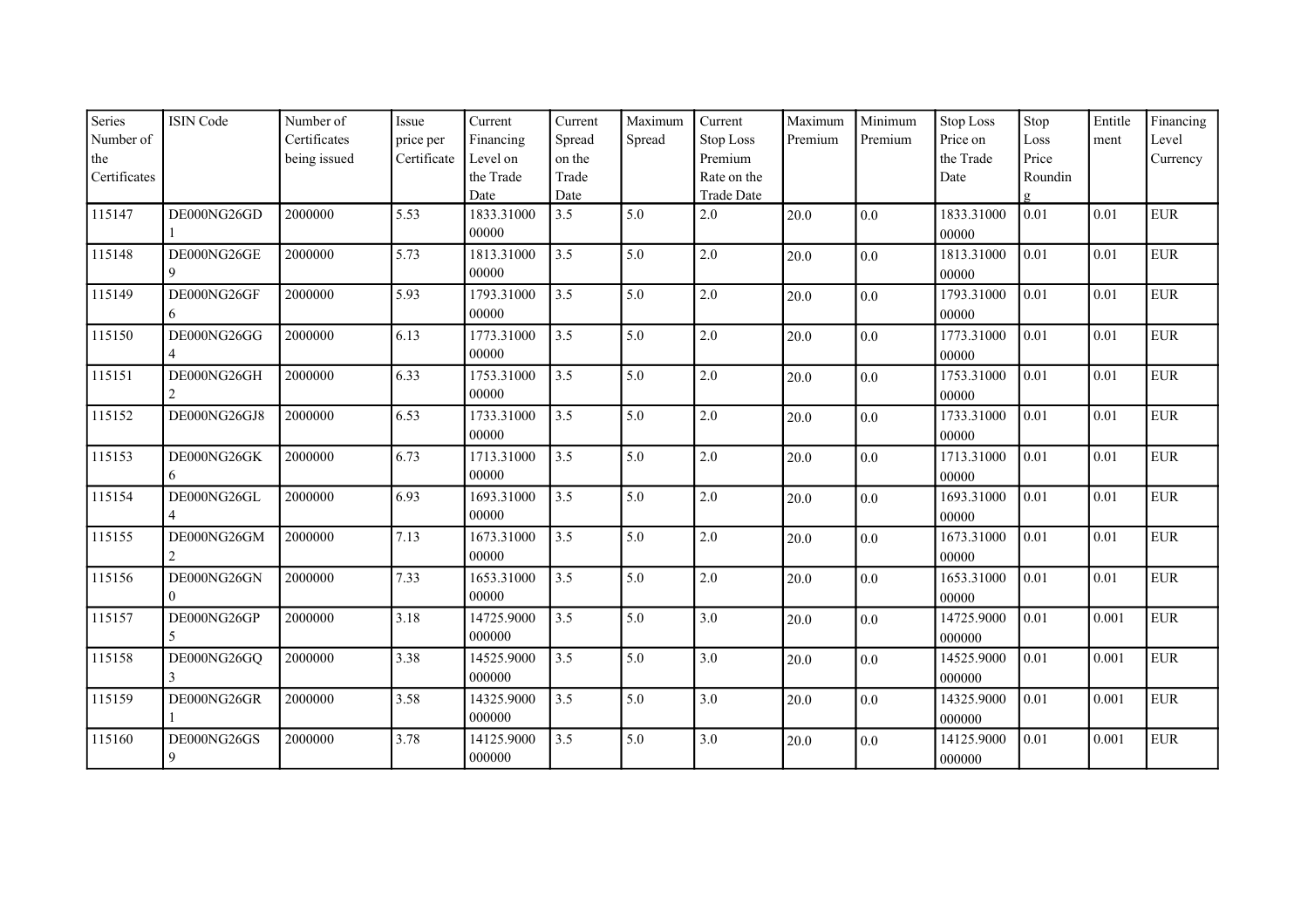# **ADDITIONAL SPECIFIC PRODUCT RELATED PROVISIONS:**

| 24                                                | <b>Index Certificate Provisions</b> |                                                                        | Applicable |                                                               |                                                               |  |
|---------------------------------------------------|-------------------------------------|------------------------------------------------------------------------|------------|---------------------------------------------------------------|---------------------------------------------------------------|--|
| <b>Series</b><br>Number of<br>the<br>Certificates | <b>ISIN Code</b>                    | (i) Details of the Index                                               |            | (ii) Exchange                                                 | (iii) Notional<br>Dividend Period                             |  |
| 115147                                            | DE000NG26GD                         | EURO STOXX 50® (Price) Index<br>(Bloomberg code: SX5E <index>)</index> |            | As specified in the<br>Index Certificate<br>Conditions        | As specified in the<br>Index Certificate<br>Conditions        |  |
| 115148                                            | DE000NG26GE<br>9                    | EURO STOXX 50® (Price) Index<br>(Bloomberg code: SX5E <index>)</index> |            | As specified in the<br>Index Certificate<br>Conditions        | As specified in the<br><b>Index Certificate</b><br>Conditions |  |
| 115149                                            | DE000NG26GF<br>6                    | EURO STOXX 50® (Price) Index<br>(Bloomberg code: SX5E <index>)</index> |            | As specified in the<br>Index Certificate<br>Conditions        | As specified in the<br><b>Index Certificate</b><br>Conditions |  |
| 115150                                            | DE000NG26GG<br>4                    | EURO STOXX 50® (Price) Index<br>(Bloomberg code: SX5E <index>)</index> |            | As specified in the<br>Index Certificate<br>Conditions        | As specified in the<br><b>Index Certificate</b><br>Conditions |  |
| 115151                                            | DE000NG26GH<br>2                    | EURO STOXX 50® (Price) Index<br>(Bloomberg code: SX5E <index>)</index> |            | As specified in the<br>Index Certificate<br>Conditions        | As specified in the<br><b>Index Certificate</b><br>Conditions |  |
| 115152                                            | DE000NG26GJ<br>8                    | EURO STOXX 50® (Price) Index<br>(Bloomberg code: SX5E <index>)</index> |            | As specified in the<br><b>Index Certificate</b><br>Conditions | As specified in the<br><b>Index Certificate</b><br>Conditions |  |
| 115153                                            | DE000NG26GK<br>6                    | EURO STOXX 50® (Price) Index<br>(Bloomberg code: SX5E <index>)</index> |            | As specified in the<br><b>Index Certificate</b><br>Conditions | As specified in the<br><b>Index Certificate</b><br>Conditions |  |
| 115154                                            | DE000NG26GL<br>4                    | EURO STOXX 50® (Price) Index<br>(Bloomberg code: SX5E <index>)</index> |            | As specified in the<br><b>Index Certificate</b><br>Conditions | As specified in the<br><b>Index Certificate</b><br>Conditions |  |
| 115155                                            | DE000NG26G<br>M <sub>2</sub>        | EURO STOXX 50® (Price) Index<br>(Bloomberg code: SX5E <index>)</index> |            | As specified in the<br><b>Index Certificate</b><br>Conditions | As specified in the<br><b>Index Certificate</b><br>Conditions |  |
| 115156                                            | DE000NG26GN<br>0                    | EURO STOXX 50® (Price) Index<br>(Bloomberg code: SX5E <index>)</index> |            | As specified in the<br><b>Index Certificate</b><br>Conditions | As specified in the<br><b>Index Certificate</b><br>Conditions |  |
| 115157                                            | DE000NG26GP<br>5                    | MDAX Index (Bloomberg code:<br>$MDAX$ <index>)</index>                 |            | As specified in the<br><b>Index Certificate</b><br>Conditions | As specified in the<br><b>Index Certificate</b><br>Conditions |  |
| 115158                                            | DE000NG26GQ<br>3                    | MDAX Index (Bloomberg code:<br>$MDAX$ <index>)</index>                 |            | As specified in the<br>Index Certificate<br>Conditions        | As specified in the<br>Index Certificate<br>Conditions        |  |
| 115159                                            | DE000NG26GR                         | MDAX Index (Bloomberg code:<br>$MDAX$ <index>)</index>                 |            | As specified in the<br>Index Certificate<br>Conditions        | As specified in the<br><b>Index Certificate</b><br>Conditions |  |
| 115160                                            | DE000NG26GS<br>9                    | MDAX Index (Bloomberg code:<br>$MDAX$ <index>)</index>                 |            | As specified in the<br>Index Certificate<br>Conditions        | As specified in the<br>Index Certificate<br>Conditions        |  |

| 25 | <b>Share Certificate Provisions</b>     | Not Applicable |
|----|-----------------------------------------|----------------|
| 26 | <b>Currency Certificate Provisions</b>  | Not Applicable |
| 27 | <b>Commodity Certificate Provisions</b> | Not Applicable |
| 28 | <b>Fund Certificate Provisions</b>      | Not Applicable |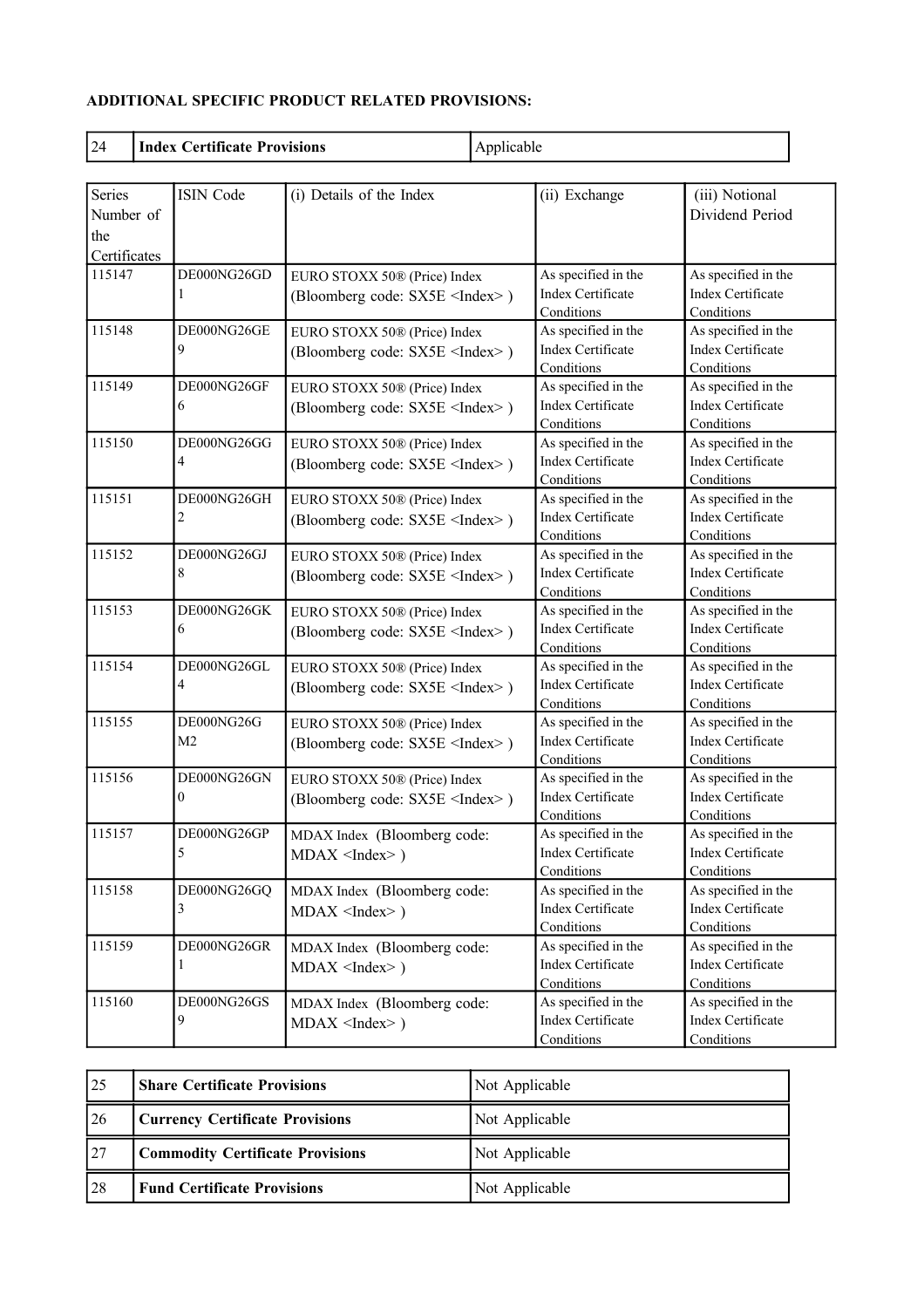| 29              | <b>Government Bond Certificate Provisions</b> | Not Applicable |
|-----------------|-----------------------------------------------|----------------|
| $\overline{30}$ | <b>Index Futures Certificate Provisions</b>   | Not Applicable |

Signed on behalf of the Issuer:

By: ..........................................................................

*Duly authorised*

By: ..........................................................................

*Duly authorised*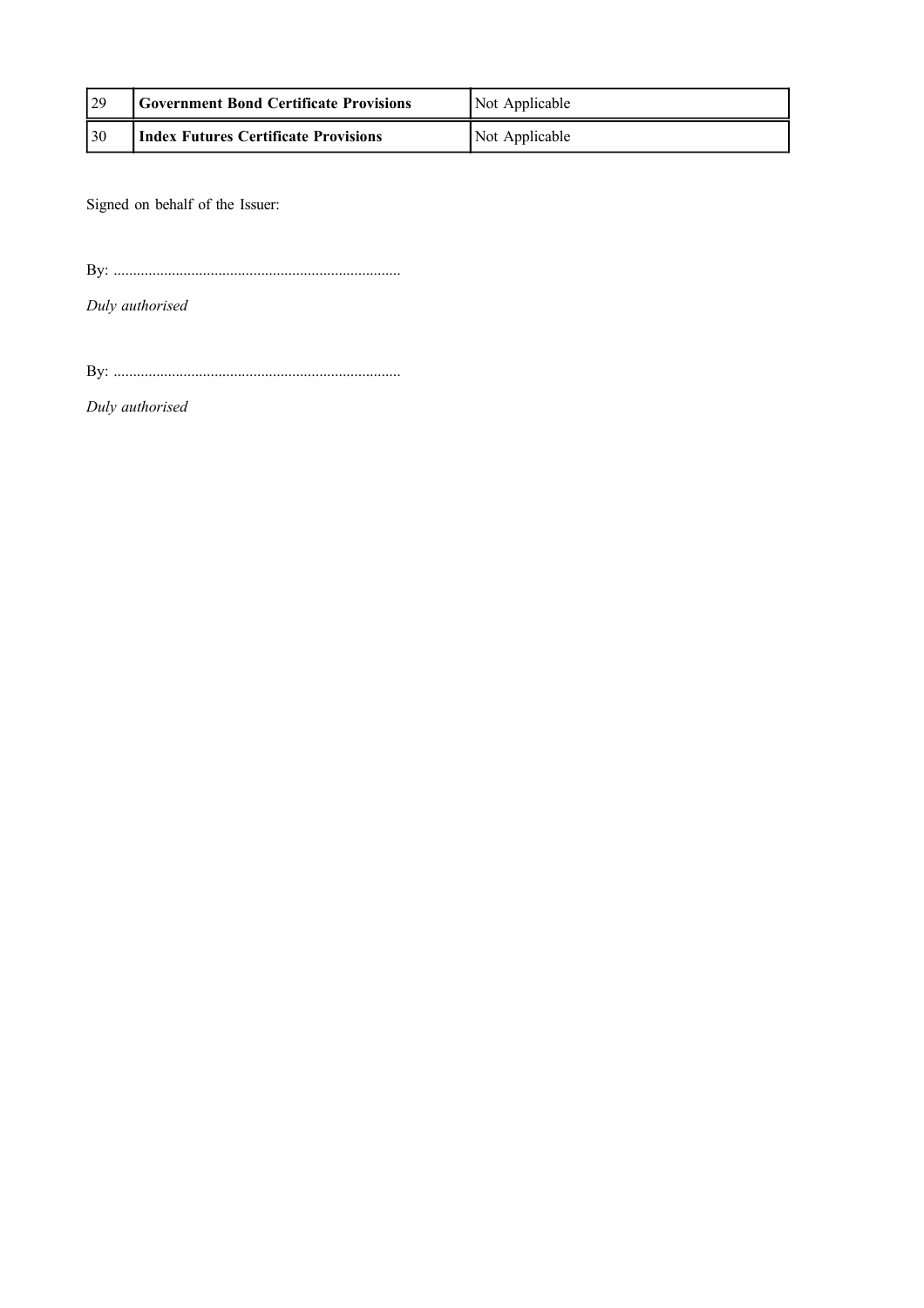#### **PART B – OTHER INFORMATION**

#### **1 LISTING**

|       | Listing:                                                               | The Freiverkehr section of the Frankfurt Stock Exchange                                                                                                                                |
|-------|------------------------------------------------------------------------|----------------------------------------------------------------------------------------------------------------------------------------------------------------------------------------|
| (iii) | Admission to trading:                                                  | Application is expected to be made by the Issuer (or on<br>its behalf) for the Certificates to be admitted to trading<br>on The Freiverkehr section of the Frankfurt Stock<br>Exchange |
| (111) | Estimate of total expenses related to admission to EUR 500<br>trading: |                                                                                                                                                                                        |

# **2 RATINGS**

| $P_{\rm 9a}$ | The<br>will not<br>be issued<br>be rated<br>ertificates<br>tΩ |
|--------------|---------------------------------------------------------------|
|              |                                                               |

# **3 INTERESTS OF NATURAL AND LEGAL PERSONS INVOLVED IN THE ISSUE**

Save for any fees payable to the Dealers, so far as the Issuer is aware, no person involved in the offer of the Certificates has an interest material to the offer. The Dealers and their affiliates have engaged, and may in the future engage, in investment banking and/or commercial banking transactions with, and may perform other services for, the Issuer and its affiliates in the ordinary course of business.

### **4 REASONS FOR THE OFFER, ESTIMATED NET PROCEEDS AND TOTAL EXPENSES**

| $(i)$ Reasons for the offer      | See "Use of Proceeds" wording in Base Prospectus                                                                                    |
|----------------------------------|-------------------------------------------------------------------------------------------------------------------------------------|
| $(iii)$ Estimated total expenses | The terms of the Public Offer do not provide for any<br>expenses and/or taxes to be charged to any purchaser<br>of the Certificates |

### **5 INFORMATION CONCERNING THE UNDERLYING**

| Underlying                                  | Information on the underlying can be obtained on source of<br>information.                                                                                                                                                                                                                                                                                                                                                                                   |
|---------------------------------------------|--------------------------------------------------------------------------------------------------------------------------------------------------------------------------------------------------------------------------------------------------------------------------------------------------------------------------------------------------------------------------------------------------------------------------------------------------------------|
| MDAX Index                                  | The return on the Certificates is linked to the performance of the<br>underlying Index. The price of the Index may go down as well as up<br>throughout the life of the Certificates. Fluctuations in the price of the<br>Index will affect the value of the Certificates.<br>Information and details of the past and future performance of the Index and<br>its volatility can be obtained from Bloomberg (Bloomberg code: MDAX<br>$\langle$ Index $\rangle$ |
| EURO STOXX 50 <sup>®</sup> (Price)<br>Index | The return on the Certificates is linked to the performance of the<br>underlying Index. The price of the Index may go down as well as up<br>throughout the life of the Certificates. Fluctuations in the price of the<br>Index will affect the value of the Certificates.<br>Information and details of the past and future performance of the Index and<br>its volatility can be obtained from Bloomberg (Bloomberg code: SX5E<br>$\langle$ Index $\rangle$ |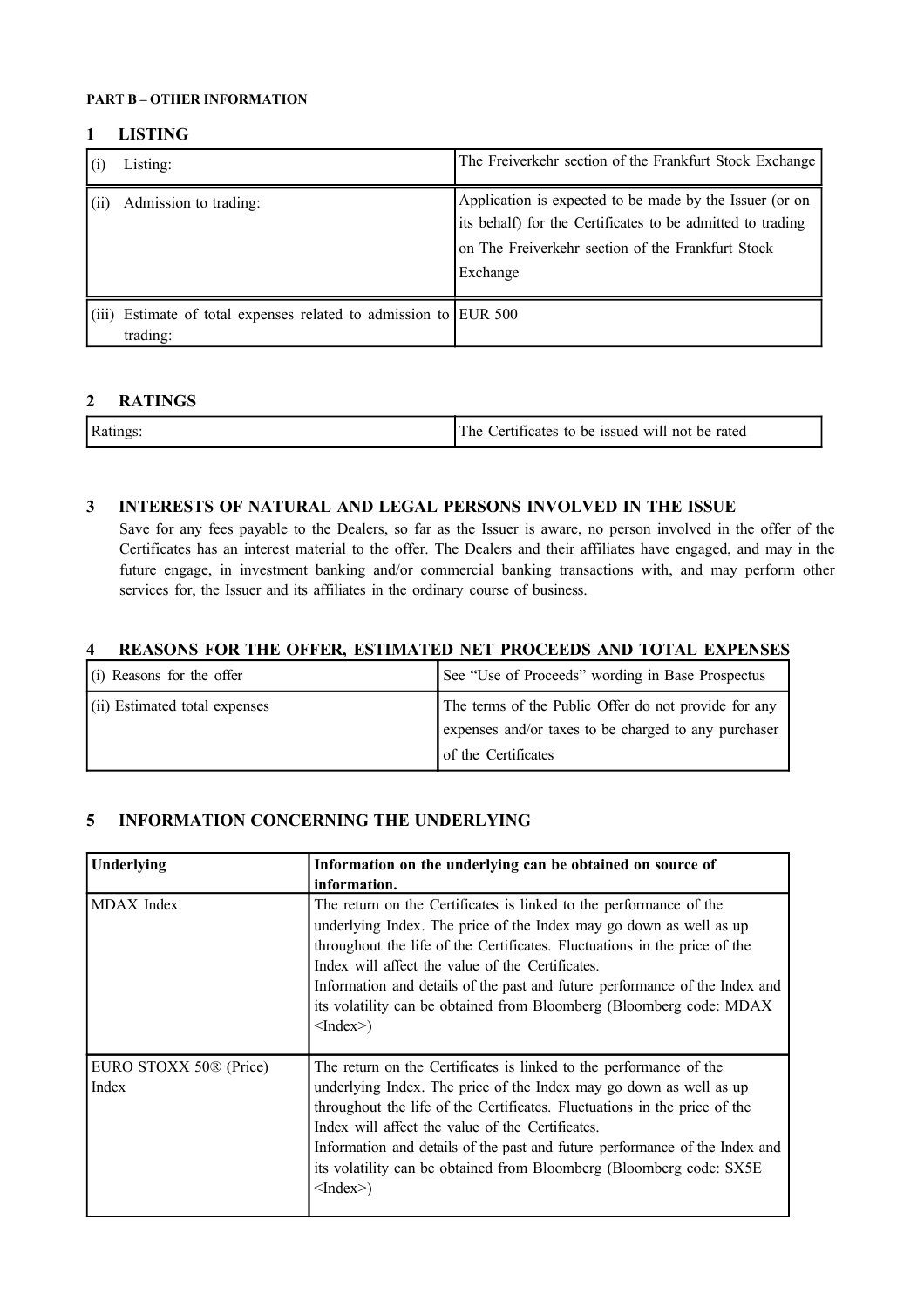### **5 POST-ISSUANCE INFORMATION**

Post-issuance information will be made available on the website of the Issuer www.ingmarkets.de, or any succesor website. There is no assurance that the Issuer will continue to provide such information for the life of the Certificates.

# **6 OPERATIONAL INFORMATION**

| <b>ISIN Code</b> | (ii) Common Code | (iii) Other relevant code       |
|------------------|------------------|---------------------------------|
| DE000NG26GD1     | Not Applicable   | NG26GD                          |
| DE000NG26GE9     | Not Applicable   | NG26GE                          |
| DE000NG26GF6     | Not Applicable   | NG26GF                          |
| DE000NG26GG4     | Not Applicable   | NG26GG                          |
| DE000NG26GH2     | Not Applicable   | NG26GH                          |
| DE000NG26GJ8     | Not Applicable   | NG <sub>26</sub> GJ             |
| DE000NG26GK6     | Not Applicable   | NG26GK                          |
| DE000NG26GL4     | Not Applicable   | NG <sub>26</sub> GL             |
| DE000NG26GM2     | Not Applicable   | NG <sub>26</sub> GM             |
| DE000NG26GN0     | Not Applicable   | NG26GN                          |
| DE000NG26GP5     | Not Applicable   | NG <sub>26GP</sub>              |
| DE000NG26GQ3     | Not Applicable   | NG26GQ                          |
| DE000NG26GR1     | Not Applicable   | NG <sub>26</sub> GR             |
| DE000NG26GS9     | Not Applicable   | NG <sub>26</sub> G <sub>S</sub> |

(iv) Name of the Principal Certificate Agent BNP Paribas Securities Services S.C.A.

## **7 DISTRIBUTION**

|      | (iv) Details of any clearing system other than Euroclear Clearstream Banking AG, Eschbom<br>Netherlands: |                                                                                                                                                                        |
|------|----------------------------------------------------------------------------------------------------------|------------------------------------------------------------------------------------------------------------------------------------------------------------------------|
|      | (a) details of the appropriate clearing code/number: Not Applicable                                      |                                                                                                                                                                        |
|      | (b) further details regarding the form of Certificates German Certificates                               |                                                                                                                                                                        |
| (11) | Non-exempt offer:                                                                                        | An offer of Certificates may be made by the Issuer other<br>than pursuant to Article 3(2) of the Prospectus Directive<br>in Germany (the "Public Offer Jurisdiction"). |
|      | (iii) Prohibition of Sales to EEA Retail Investors:                                                      | Not Applicable                                                                                                                                                         |

## **8 GENERAL**

| Conditions to which the offer is subject: | There is no subscription period and the offer of         |
|-------------------------------------------|----------------------------------------------------------|
|                                           | Certificates is not subject to any conditions imposed by |
|                                           | the Issuer.                                              |